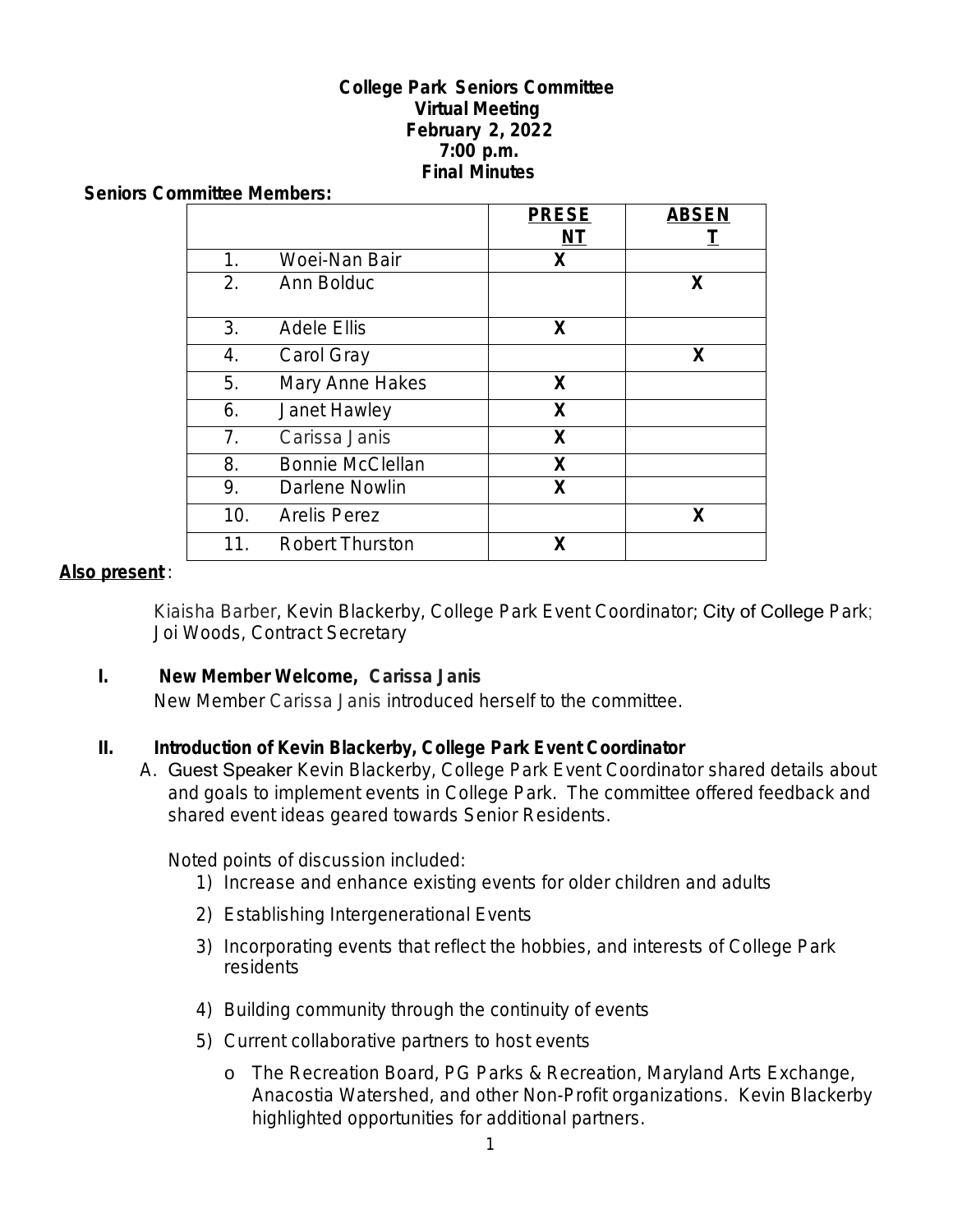- 6) College Park as a Destination City- historic neighborhoods, parks, trails, and fields.
- B. The committee shared goals and discussed collaborating to host events
	- 1) UMD Department of Community Engagement to host a Senior Prom with College Park Seniors and UMD Seniors
	- 2) AARP Livability initiative and plans Kickoff Event May 13, 2022
		- o The AARP Livability subcommittee will invite Kevin Blackerby to an upcoming planning meeting.
	- 3) Partnering with the city to develop and host events geared towards Senior Residents

## **Old Business**

# **I. Call to Order**

Mary Anne Hakes called the meeting to order at 8:42 p.m.

### **II. Approval of Minutes - November 3, 2021**

## **Bonnie McClellan motioned to approve the minutes from November 3, 2021. Janet Hawley seconded the motion. All were in favor, none opposed. The motion passed.**

## **III. Vote on Habitat for Humanity Repairs**

The committee discussed a formal motion of the committee's recommendation to Mayor and City Council to allocate funds in support of retrofitting 6 homes each year through partnership with Habitat for Humanity for purposes.

Noted points of discussion included:

- A. Varying levels of retrofitting needs
- B. Utilizing local vendors
- C. Collaborating with organizations like *Right at Home, Get a Grip,* etc.
- D. \$1.3 million in funds have been earmarked by the city for Residential Rehab Grant Program for residents aging in place.

**Bonnie McClellan motioned that the Senior Advisory Committee support the provision of funds from the city for collaboration with Habitat for Humanity of Maryland and other Service Providers for the purpose of home modifications for College Park residents aging in place at a minimum of \$600,000 over 5 years. Carissa Janis seconded the motion. All were in favor, none opposed. The motion passed.**

#### **IV. Attick Towers Renovations**

The committee discussed Attick Towers Renovations. Kiaisha Barber noted that \$1 Million dollars has been allocated for renovations for Attick Towers. Kiaisha Barber provide additional updates to the committee.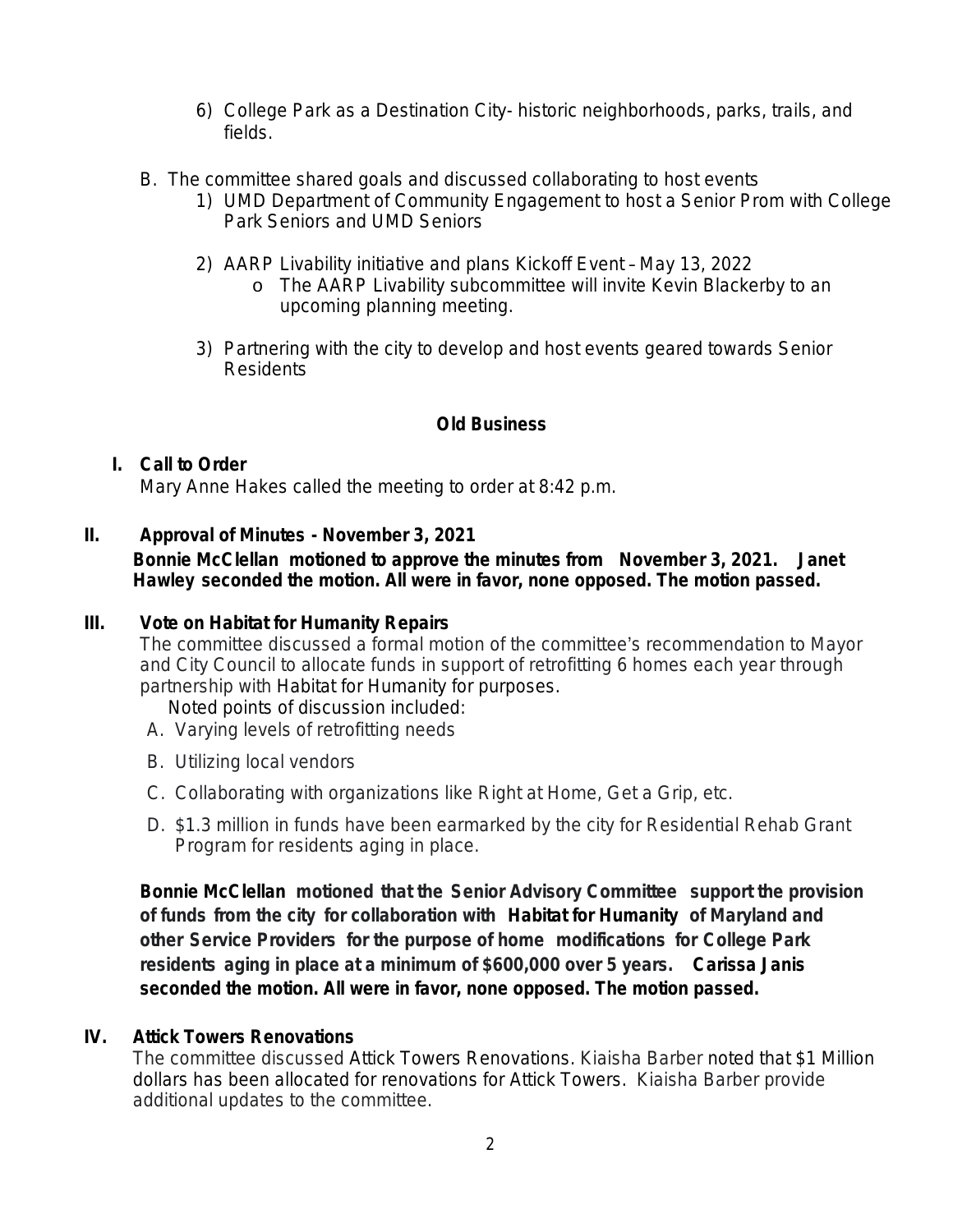## **V. Communication survey**

A sub-working group of the AARP Livability Initiative is partnering with UMD to conduct an Intergenerational Study.

- A. Members of the committee are collaborating with UMD, examining digital communication in College Park by using technology to study intergenerational activities including gardening.
	- 1) The current objective is to identify digital accessibility challenges and other forms of communications including phone, mail, door-to-door contact to reach survey participants. A meeting is scheduled for the week of 2/21/22.
		- o The group is working to create a survey to assess communication needs for residents who are not online. Woei-Nan Bair welcomed feedback for the survey with the intention for distribution across local publications and online sources.

## **VI. AARP Livability update**

One of the current focuses is the consultant work centered around a preliminary Asset Inventory and the Community Outreach results. Communication was noted as an area of focus. Additional focus includes establishing opportunities to gain community input.

- 1) The outreach survey resulted yielded 30 participants. The results will help identify priorities for the action plan.
- 2) A Virtual Community Forum is scheduled for 3/14/22. A communication with suggestions was forwarded to Terry Schum. One of the suggestions included expansion of the Community Focus Group from 3/14/22-3/16/22 to increase participation among residents.
- A. The AARP Livability Kick -off event is scheduled for 5/1/22 The next meeting for the AARP Livability subcommittee is scheduled for 2/28/22.

## **VII. Other Discussion**

Neighbors Helping Neighbors College Park (NHN-CP) Robert Thurston provided an update about current goals and priorities.

- A. Continuing organization efforts including establishing a website and 5013C status.
- B. Volunteer Recognition & Listening Session for active volunteers
- C. Organizational involvement with partnering agencies WAVE, Village Rides, Aging PG Workgroup.
	- 1) Efforts to establish relationships with other local service organizations including UMD's Office of Community Engagement (OCE) *Civicus,* and *The Do-Good Group*
		- o Partnership with CP Scholars was recommended, Mary-Anne Hakes will provide contact information to Robert Thurston.

## **VIII. City of College Park updates**

- A. Kiaisha Barber provided an update
	- 1) New city staff members:
		- a. Michael Williams Economic Development Manager
		- b. Raven Rodríguez, Racial Equity Officer